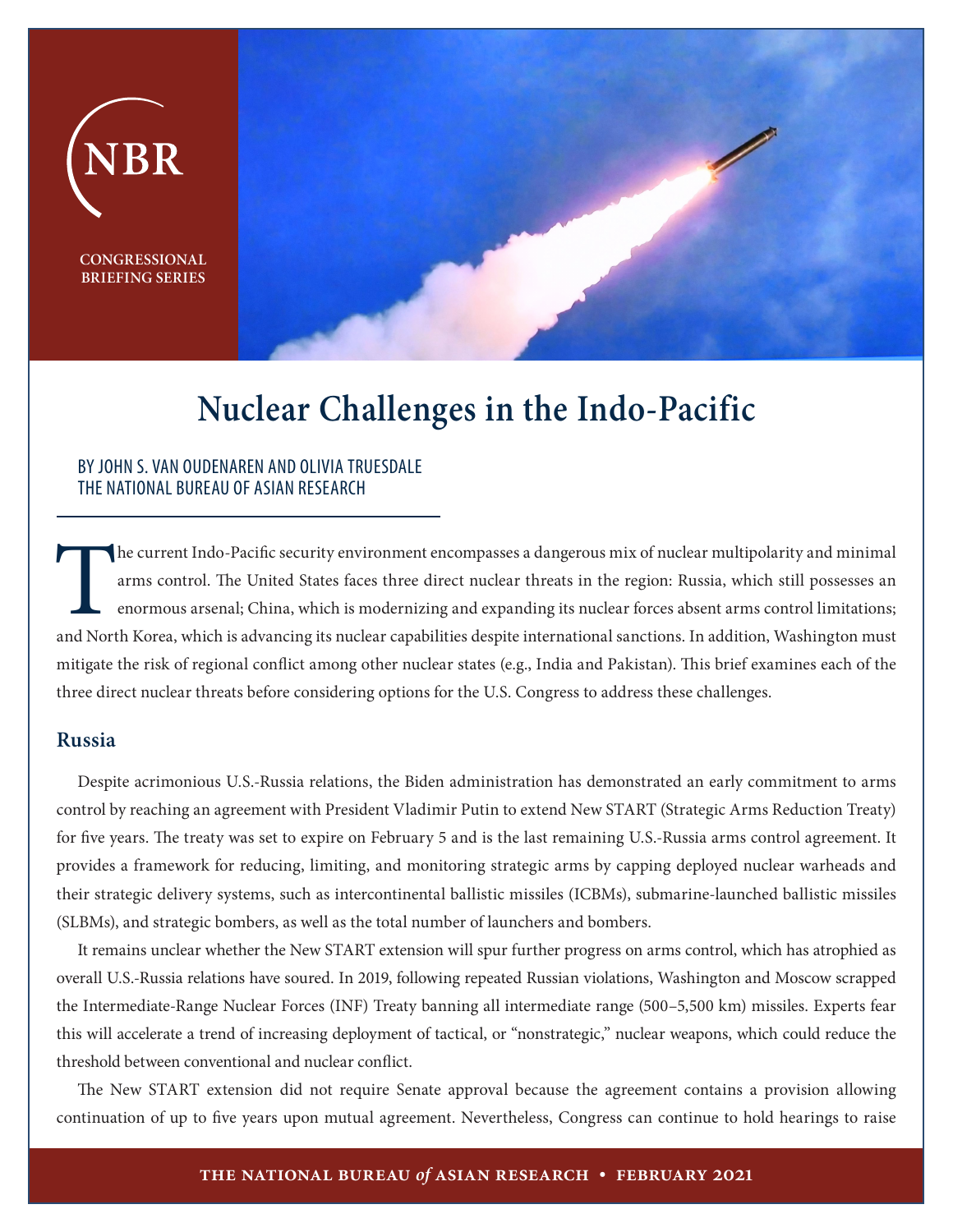awareness on gaps in arms control that call for future treaties requiring Senate consultation and ratification. These include extending arms control to third-country nuclear forces and limiting Russia's growing tactical nuclear weapon stockpiles and development of hypersonic missiles. However, Moscow's top precondition for a more comprehensive arms control agreement is limitations on U.S. missile defense development, which could be a stumbling block to progress, particularly given U.S. domestic opposition to missile defense restrictions.

## **China**

China has accelerated its efforts to expand and modernize its historically limited nuclear force. In addition to its growing array of road-mobile, solid-fuel ballistic missiles, the country is expanding its ballistic missile nuclear submarine fleet and developing air-launched nuclear weapons. Acquiring a complete nuclear triad increases China's capacity for nuclear deterrence and broadens its strategic options. In response to these improving nuclear capabilities, the Trump administration pushed to expand strategic arms control to a trilateral framework incorporating China, which impeded U.S.-Russia negotiations over New START. Beijing, however, rejected U.S. calls to join New START, citing the large discrepancy between its 200 to 300 warheads and the 6,000 warheads apiece possessed by the United States and Russia.

A consequence of the termination of the INF Treaty with Russia is that the United States can now deploy land-based, conventional, intermediate-range missiles in Asia to offset China's arsenal of 2,200 intermediate-range missiles. Yet the United States also has an interest in forestalling widespread deployment of intermediate missiles as nuclear delivery systems. Some fear this could spur an arms race with China, though others argue that it might prompt Beijing to seriously consider entering bilateral arms control negotiations. Former secretary of state George Shultz, one of the architects of the INF Treaty, recalled that U.S. short-range nuclear missile deployments in Western Europe are what drove Moscow to the negotiating table. Demonstrating a credible risk to China from the deployment of large-scale, conventional (and, if warranted, nuclear) ground-launched missiles in Asia may exert a similar influence on Beijing's nuclear calculations.

#### **North Korea**

North Korea's nuclear capabilities are rapidly improving, and the country has steadily expanded its weapons-grade fissile material and warhead stocks. North Korea has also developed diversified delivery systems to include two-thirds of the nuclear triad. Its unceasing nuclear and missile testing resulted in a series of progressively more stringent U.S. and UN Security Council sanctions in 2016–17. The Trump administration sought to translate this

*Hearings could raise awareness and encourage the Biden administration's efforts to seek agreements addressing major gaps in the international arms control regime that would require Senate consultation and approval to close.*